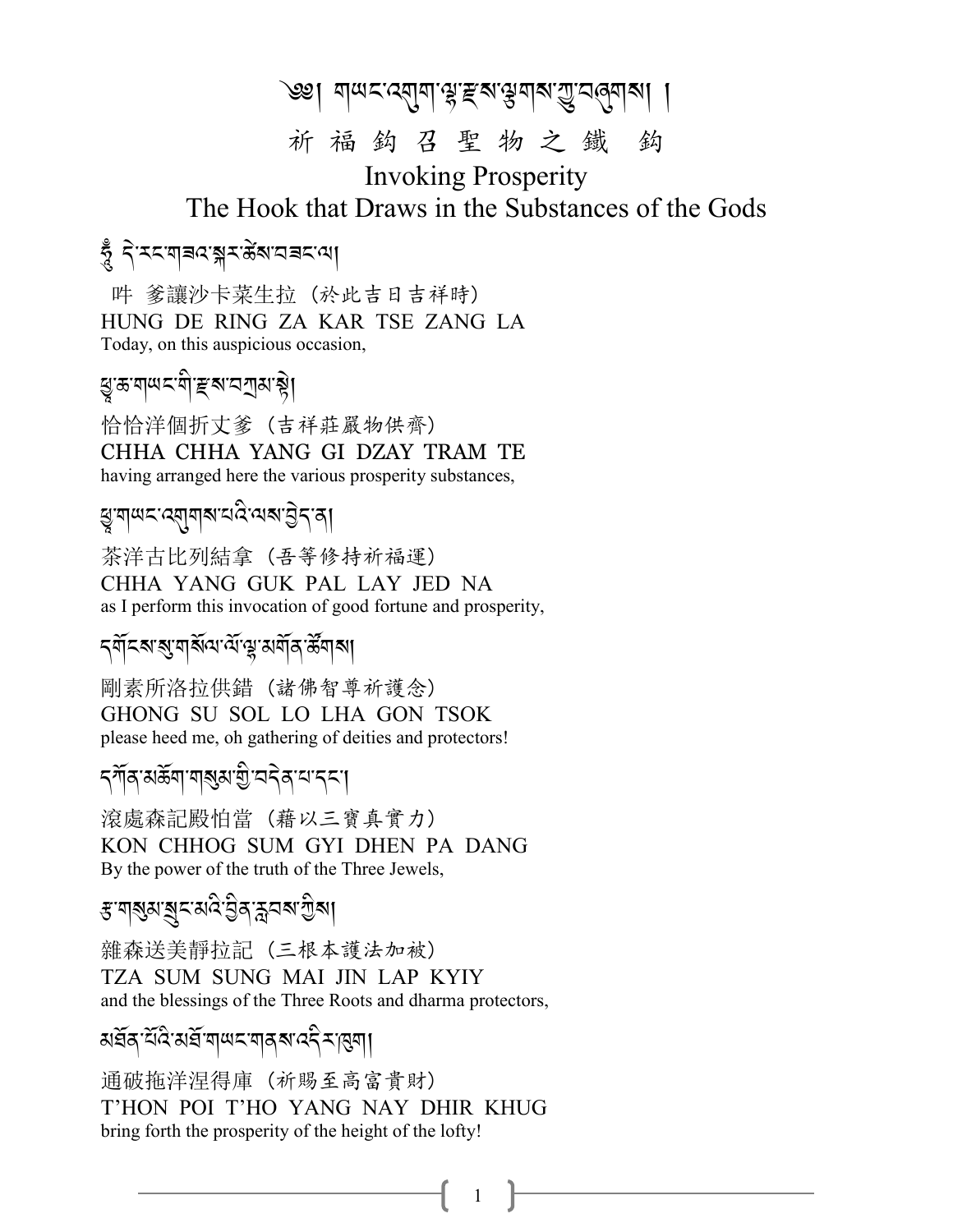## क्ष्वे, द्यंदि:क्षंय||*प*्रायत्र्वे, दत्त्वर्या|

前破氣洋涅得庫 (祈賜最勝大財富) CHEEN PO'I CHHE YANG NAY DHIR KHUG Bring forth the prosperity of the greatness of the great!

## *+<-0*R*:* C*-+<-\$ ;% -\$/?-:.* A*<-*#*\$*,

大破大洋涅得庫 (祈賜充沛青年財) DAR PO'I DAR YANG NAY KHIR KHUG Bring forth the prosperity of the flourishing quality of those who cause things to flourish and spread!

বৰ্ত্তৰ্স<sup>-পূত্ৰৰ প্ৰাপ্ত বৰ্ত্ত সম্পৰ্ক সম্পৰ্ক সম্পৰ্ক সম্পৰ্ক সম্পৰ্ক সম্পৰ্ক সম্পৰ্ক সম্পৰ্ক সম্পৰ্ক সম্পৰ্ক<br>বৰ্ত্ত সম্পৰ্ক সম্পৰ্ক সম্পৰ্ক সম্পৰ্ক সম্পৰ্ক সম্পৰ্ক সম্পৰ্ক সম্পৰ্ক সম্পৰ্ক সম্পৰ্ক সম্পৰ্ক সম্পৰ্ক সম্পৰ</sup>

佔破佔洋涅得庫 (祈賜威耀權貴財) TSEN PO'I TSEN YANG NAY DHIR KHUG Bring forth the prosperity of the mighty ones' might!

#### *हु*षा<sup>:</sup>दॅदि:छुषा:ष|ਘ८:ष|द&रदेर:।हुष|| A

去破去洋涅得庫 (祈賜勝尊富饒財) CHHUG PO'I CHHUG YANG NAY DHIR KHUG Bring forth the prosperity of the rich ones' richness!

<u>द्विद्वाद्यदेव बालराजी राज्य स्था</u>

噴破噴洋涅得庫 (祈賜吉祥威力財) PHEN PO'I PHEN YANG NAY DHIR KHUG Bring forth the prosperity of the force of the propulsive!

apara2:aparqwz:यव्रव:42,2:1341 A Links

開比開洋涅得庫 (祈賜智尊勝智財) KHAY PAI KHAY YANG NAY DHIR KHUG Bring forth the prosperity of the knowledge of the knowledgeable!

বৰ্ত্ত্ৰস্<sup>পৰি:</sup>বৰ্ত্ত্ত্ৰস্পৰ্শৰ স্পৰ্শ ৰকীৰ্<sup>2</sup> সম্ভিন|  $\ddot{\phantom{0}}$ 

增配增洋涅得庫 (祈賜廉潔賢德財) TSUN PAI TSUN YANG NAY DHIR KHUG Bring forth the prosperity of the moral integrity of the ethical!

$$
\text{Var}(\mathbf{x},\mathbf{y}) = \text{Var}(\mathbf{x},\mathbf{y})
$$

住比住洋涅得庫 (祈賜滿願成就財) DRUB PAI DRUB YANG NAY DHIR KHUG Bring forth the prosperity of the accomplishment of the accomplished!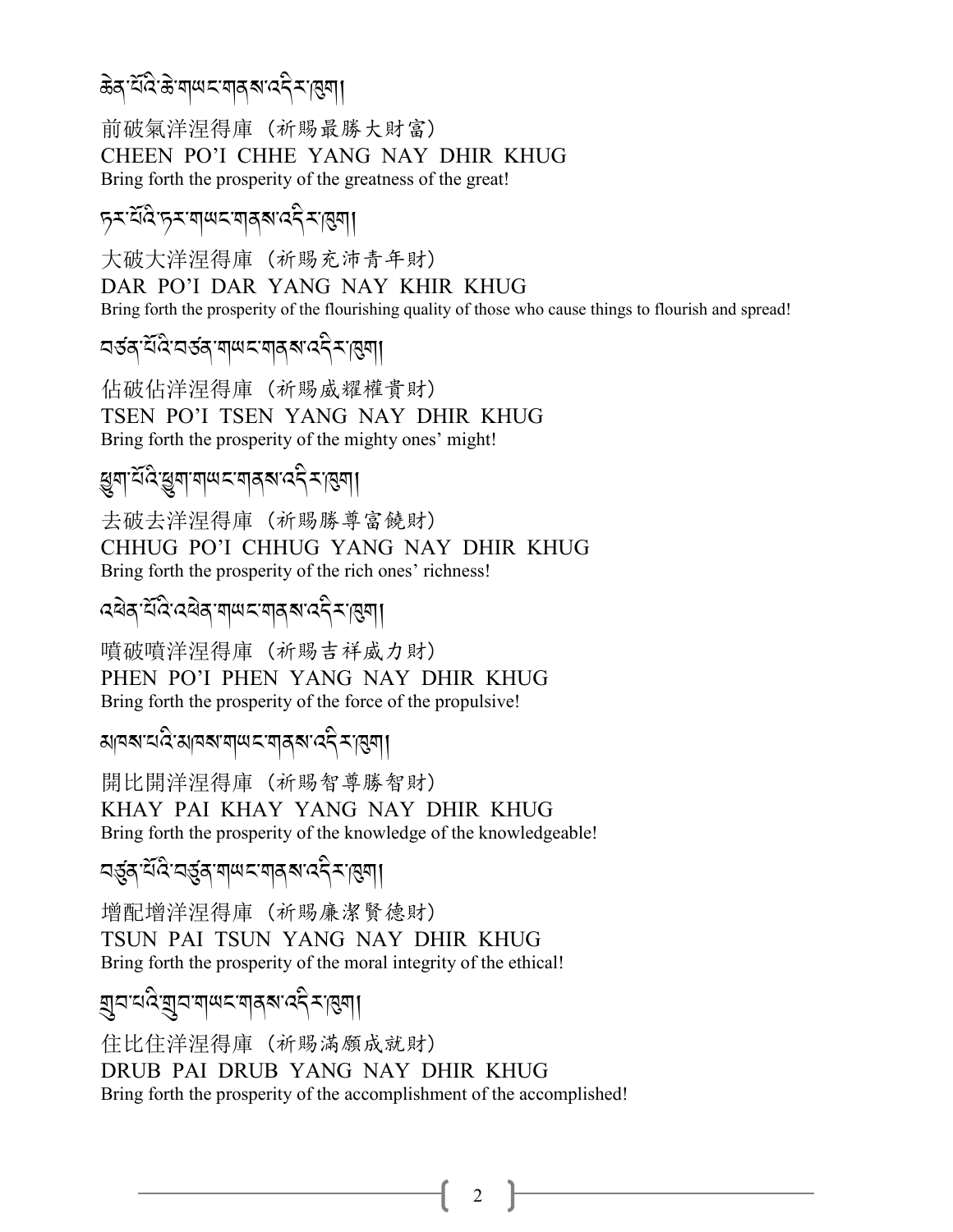#### ব<ৰ বিত্ৰবিদ্যালয়ৰ বিত্তি স্বৰী A<br>A<br>A A.

得為得洋涅得庫 (祈賜大樂富樂財) DHE WAI DHE YANG NAY DHIR KHUG Bring forth the prosperity of the bliss of the blissful!

# <u> န</u><br>နွှဲ<sub>်</sub> : 12 နွှဲ/ 2 almaz ale XIII

結比結洋涅得庫 (祈賜幸福幸運財) KYID PAI KYID YANG NAY DHIR KHUG Bring forth the prosperity of the happy ones' happiness!

aac:a&aac:a|we:a|a|a,aside||

生為生洋涅得庫 (祈賜賢良善德財) ZANG WAI ZANG YANG NAY DHIR KHUG Bring forth the prosperity of the good ones' goodness!

#### *.0:-2:* A*-.0 :-\$;% -\$/ ?-:. <-*#*\$*, A

怕為怕洋涅得庫 (祈賜勇父威武財) PA WAI PA YANG NAY DHIR KHUG Bring forth the prosperity of the valor of the heroic!

মৰ্≅্ষামৰি স্পত্ৰৰ স্পত্ৰী

字比字洋涅得庫 (祈賜佳人美貌財) DZAY PAI DZAY YANG NAY DHIR KHUG Bring forth the prosperity of the beauty of the beautiful!

মগ্ৰন্স<sup>-</sup>নাৰ্থৰ, ব্ৰালাৰ্ট সংগ্ৰন্<mark>ম</mark> সংগ্ৰন্

吞比吞洋涅得庫 (祈賜敦睦和順財) THUN PAI THUN YANG NAY DHIR KHUG Bring forth the prosperity of the harmony of the harmonious!

*প্ৰ*িম নেৰাস্ক্ৰম ক্ৰুন্ম দ্ৰু মান দ্ৰৱী

求雷能交恰洋庫 (吉祥如意勝十方) CHHOK LAY NAM GYAL CHHA YANG KHUG Bring in the good fortune and prosperity of being victorious in all directions!

*2?3-.*R*/-:*P*2-0:* A*-*K*-\$ ;% -*#*\$*,

山頓住比恰洋庫 (滿願增長皆成就) SAM DON DRUB PAI CHHA YANG KHUG Bring in the good fortune and prosperity of accomplishing all intentions and aims!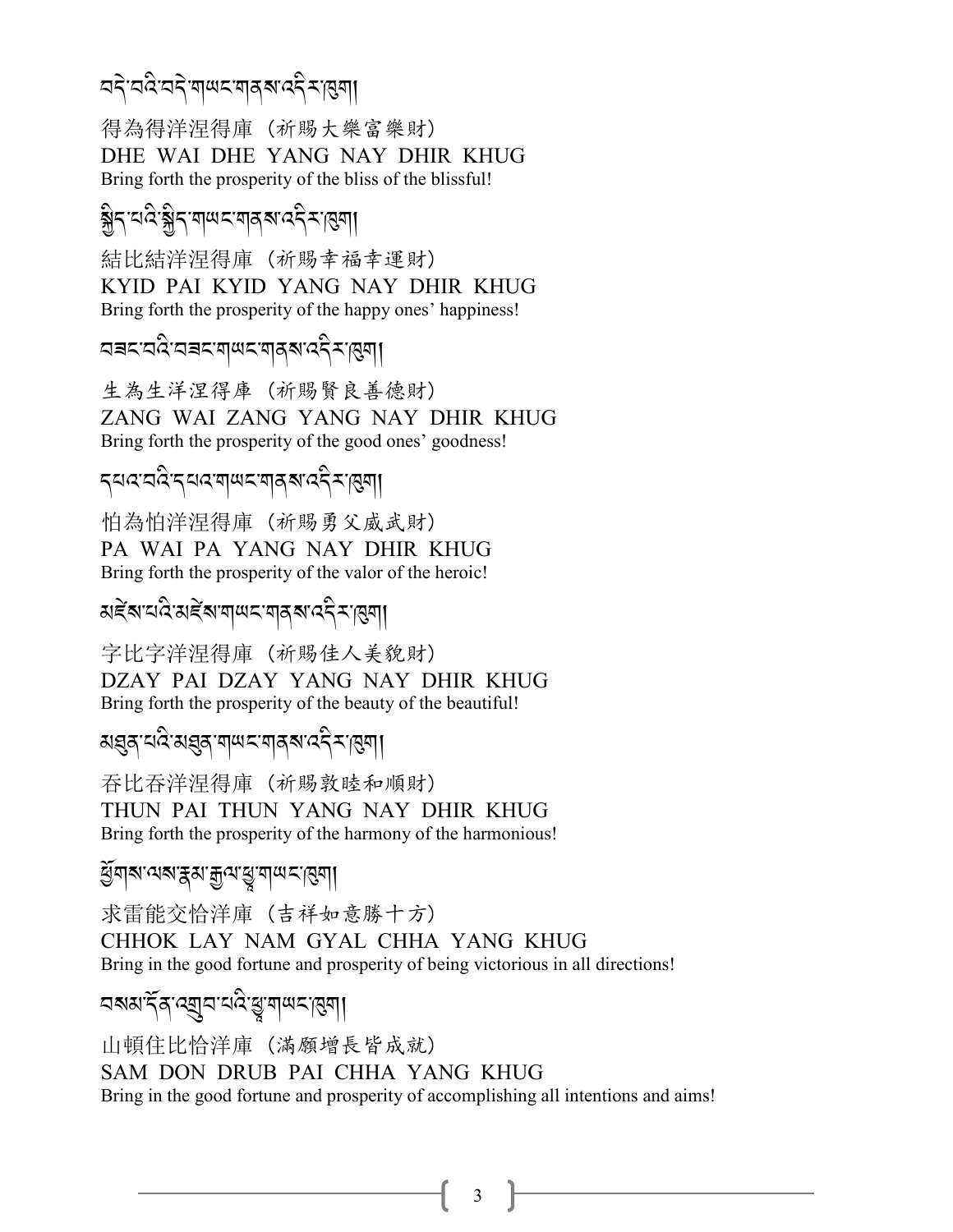### दिन् न्याद्येव्यावदेखुः वायनायुषा।

都古漂為恰洋庫 (吉祥如意臻圓滿) DHOD GHU PHEL WAI CHHA YANG KHUG Bring in the good fortune and prosperity of increasing all that is wished for!

#### ङे **मन्द्र बन्धि विषय** सुषा।

切讓尼美恰洋庫 (福壽康寧無病痛) TSE RING NED MED CHHA YANG KHUG Bring in the good fortune and prosperity of long life free of illness!

#### अद्रदावदाञ्जूवायावाङ्मयाणदासुगा

啊糖年搾恰洋庫 (權貴名望皆圓滿) NGA THANG NYEN DRAK CHHA YANG KHUG Bring in the good fortune and prosperity of dominion, renown, and fame!

## <u>ี</u> न्युः सिर्बार न्या अर्कत् सु वा पर न्या

加西給參恰洋庫 (善德吉兆願吉祥) TRA SHI GHE TS'HEN CHHA YANG KHUG Bring in the good fortune and prosperity of virtuous signs of auspiciousness!

### दे चॅदे हे दबाड़ गणदाहुगा

日窩測涅恰洋庫 (由山峰頂賜福運) RI WO'I TSE NAY CHHA YANG KHUG From the peak of the mountains, bring forth good fortune and prosperity!

#### ক্সুমৰ্ক্টবি<sup>:</sup>শহ্নিবৰুম্ভূ:শত্ম-প্ৰিমা

加錯聽涅恰洋庫 (由深海處賜福運) GYA TS'HO'I TING NAY CHHA YANG KHUG From the depths of the oceans, bring forth good fortune and prosperity!

#### *ધું* गरु विदेश्यात्रूय त्याद्यु गण्ण्डानु

求書涅涅恰洋庫 (由四方隅賜福運) CHHOK ZH'I NAY NAY CHHA YANG KHUG From the four cardinal directions, bring forth good fortune and prosperity!

#### ॷॱॺ∣**ਘ**ॸॱॺॗॖॆॺॱय़ऄॿॱऀय़॓ॺॱऄॱऀय़ॴ

拉洋尊任特色特 (天財集聚厚如雲) LHA YANG TRIN ZHIN THIP SE THIB The prosperity of the gods amasses thickly like clouds.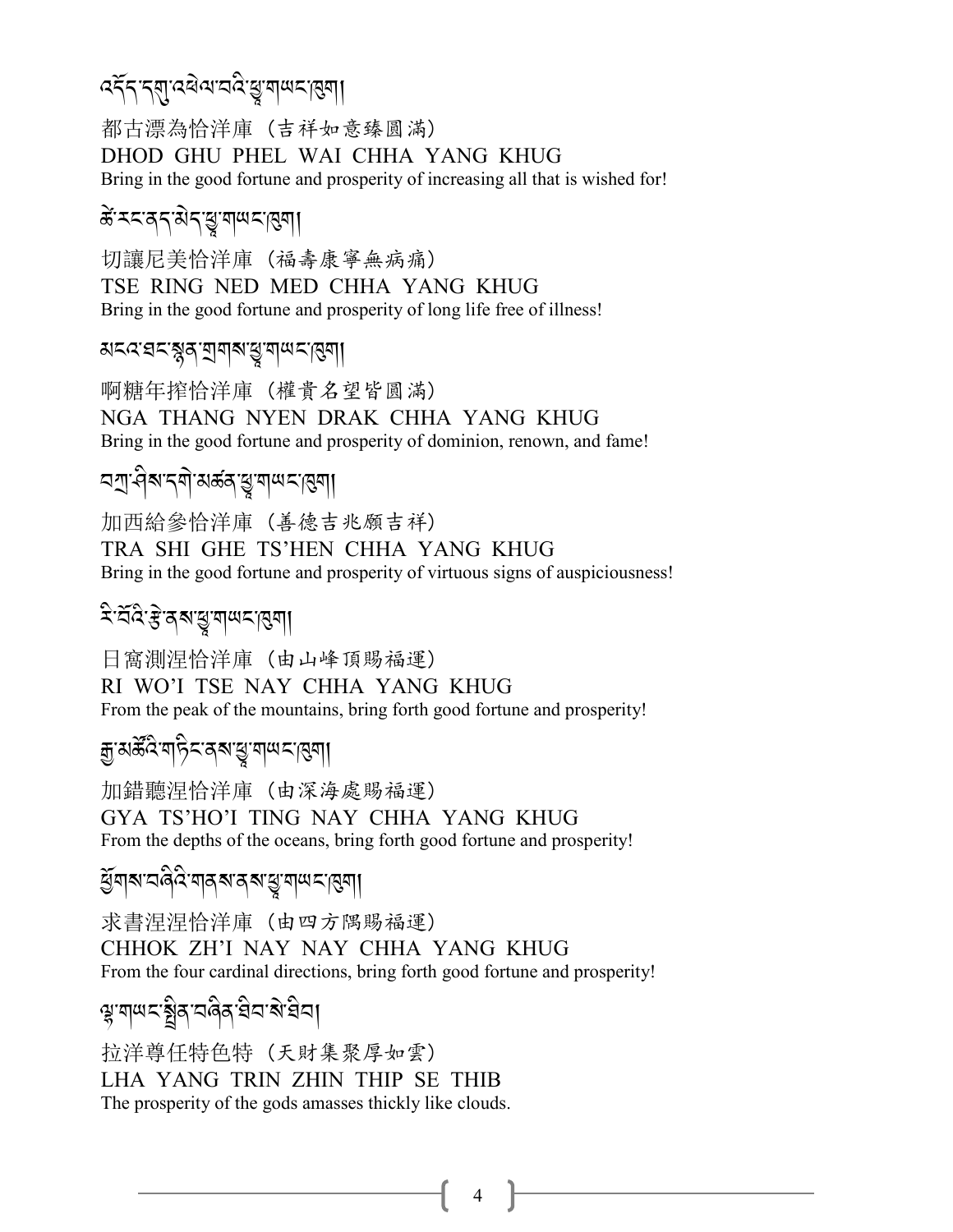#### *মু*:মাঅন্স্ক্রি: ব্রাই-বা J

路洋加錯美熱熱 (龍財洶湧多如海) LU YANG GYA TS'HO ME RE RE The prosperity of nagas surges forth like the ocean.

## $\widehat{\mathsf{a}}$ 'ল|অ'ন্ন্স্বলাৰাণ্ট্ৰমৰাৰাম্পৰী

米洋木下店色店 (人財洋溢光煥發) MI YANG MU ZHAK DHEM SE DHEM The prosperity of humans sparkles with a radiant inner glow,

#### *\** A*-3-28* A*/-*.*-G -=* A*-=*A, A

尼瑪任度記樂樂 (燦爛明亮如太陽) NYI MA ZHIN DU KHI LI LI like the sun, vividly brilliant,

## ৰ বিত্ৰজীৱ <u>(স্ব</u>াৰ্শ্

大娃任度嘎日日 (圓滿完整如滿月) DHA WA ZHIN DU GHA RA RA like the moon, round and whole,

## ৰ্শ্ন-স্টেঁশৰ শৰ্মৰ প্ৰাপ্ত স্প<sup>ৰ</sup> স্পৰ্শ

卡錯任度郎色郎 (微光閃爍如星辰) KAR TS'HOK ZHIN DU LAM SE LAM glimmering and sparkling like the constellations,

## ৰ্'বৰ্'নন্দ্ৰীৰ'মু<sup>-</sup>প্ৰিম'ৰীম|

拿半任度特色特 (濃厚如霧朦朧朧) NA BUN ZHIN DU THIP SE THIB thickening like the mist,

# *हुः त्रु* द्र्ाट्र्र्ट्य्<br>जन्मान्द्रम्

秋龍任度嘟如如 (潺潺而流如溪流) CHHU LUNG ZHIN DU DHU RU RU bubbling up like a brook,

# ষ্ট্ৰহ্মস্তম্বৰ্বৰ <mark>প্ৰা</mark>ন্ত কৰি

讓茶任度絲樂樂 (綿綿而降如細雨) RANG CHHAR ZHIN DU SI LI LI gently trickling like a rain of auspicious,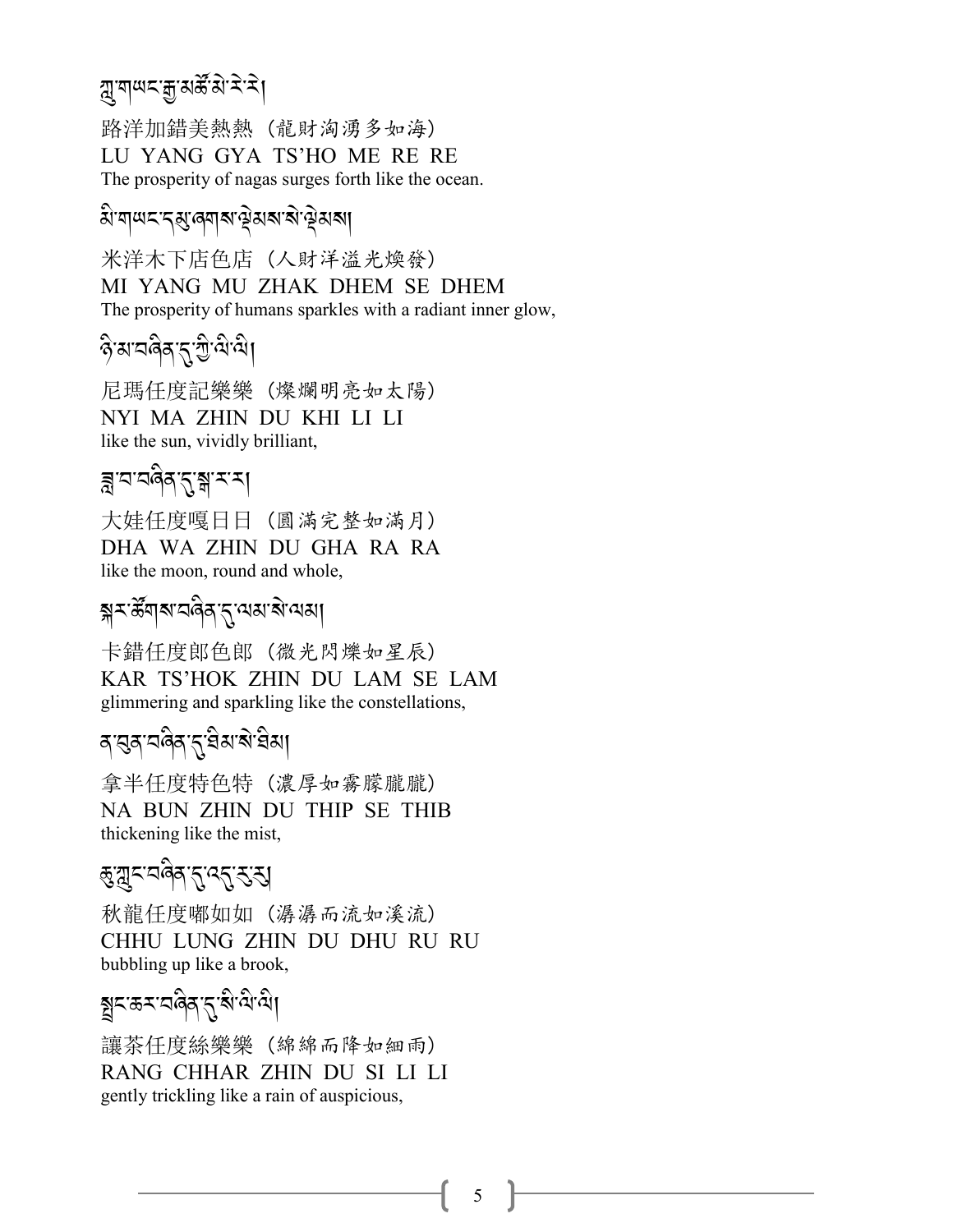## |ম্ৰ<sup>:</sup>শ্ৰ:ম|অম্'ৰ্জাৰাজ্য

庫夜庫夜洋庫所 (固耶固耶賜福運) KHU YE KHU YE YANG KHUK SO KHU YE, KHU YE! Bring the prosperity!

## @*-;* J*-*@*-;* J*-\$;% -:*.*?-?*R,

呼夜呼夜洋地所 (呼耶呼耶聚福運) HU YE HU YE YANG DHUE SO HU YE, HU YE! Gather the prosperity!

#### ্কৃ<sup>:</sup>ম্কৃ:ম্বৃত্ত্ব শাখ় - ক্ৰমৰাজ্য

呼拉呼店洋恰所 (熱烈懇切縛福運) HU LA HU DHEN YANG CHHAK SO With fervor, great fervor, bind the prosperity!

## ধ্য<u>ুল্ল প্ৰভূ</u>্য প্ৰদ

差夜加錯美熱熱 (祥海咆哮起澎湃) CHHI YE GYA TS'HO ME RE RE The auspicious oceans roar as they surge forth,

#### ন|ঋহ'নী'ব্ৰ্য্তৰ্<mark>ন</mark>াৰ'শ্ৰী'<sup>নীত</sup>া A<br>A

洋個木沙記樂樂 (容光煥發亮麗爍) YANG GI MU ZHAK KYI LI LI the healthy glow of prosperity glimmers brightly,

## ব্যব্যগ্ৰীপ্ৰব্ৰাষ্ট্ৰ ইনৰা

漂記拿半特色特 (輝煌雲霧增深濃) PAL GYI NA BUN THIP SE THIB and the mist of glory thickens.

## ধ্যুত্ত<del>্বই, দু</del>ৰ্ত্ত্যপ্ৰা

差得日拉瑪住拉 (莫令福運避群山) CHHA DHI RI LA MA DROE LA Do not let this good fortune escape over the mountains!

#### শ্ৰদ্দৰেই স্ক্ৰীৰ্মকান্ত্ৰ ৰামৰীৰা A The contract of the contract of the contract of the contract of the contract of the contract of the contract of the contract of the contract of the contract of the contract of the contract of the contract of the contract

洋得過拉瑪娘秀 (莫令福運消於門) YANG DHI GHO LA MA NYAM SHIG Do not let this prosperity diminish at the door!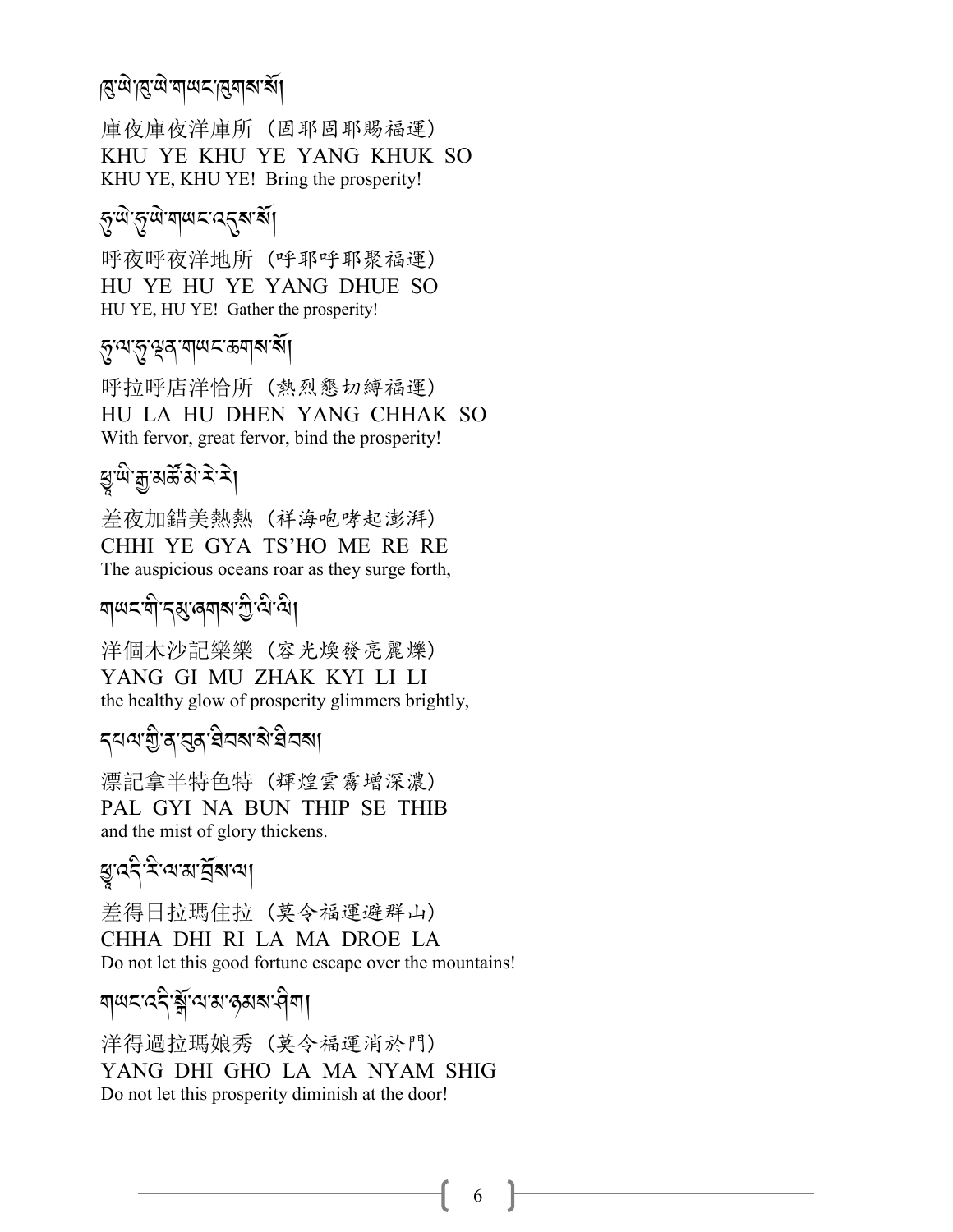## ব্যব্যবহী শৰৰ অসম শৰ্মী ব্যক্তিশা

漂得然度瑪要氣 (莫令福運躍異地) PAL DHI ZHAN DU MA YEL CHIG Do not let this glory skip over to another place!

## \*¤\*শ্লম প্ৰত্ৰৰ <u>বি</u>ৰাজ্য <u>স</u>্পৰ্

繞娃洋拋求記剛 (院內增吉家畜盈) RA WAR YANG PHEL CHHUK KYIY GANG Inside the gates, prosperity increases: filled up with livestock!

## বৰ্ম*ষ্ট্*ৰ্ণ শৰ্মৰ প্ৰথা বৰ্ষী শ্ৰাৰণ

半作洋拋朱夜剛 (庫倉增溢穀物盈) BANG DZOD YANG PHEL DRU YIY GANG In the storehouses, prosperity increases: filled up with grains!

*H* A*3-=-\$;% -:1* J*=- 3* A*-;* A*- \$% -*,

輕拉洋拋美夜剛 (戶內吉增家眷滿) KHYIM LA YANG PHEL MI YIY GANG In the household, prosperity increases: filled up with people!

# বস্তুন্<sup>,</sup> ক্লব্ৰম্ম গ্ৰী<sup>-</sup>ব্ৰুন্ট বৰ্ম্মণ্

即千色記加錯交 (大甘露漩珍饈海) CHUD CHHEN ZAY KYI GYA TS'HO KYIL Great nectar essence: swirl an ocean of nutritive foods!

#### *\$;% -(* J*/-/*R*<-I -<* A*-2*R*-*%*%?*, A<br>A<br>A

洋千諾記日窩蹦 (財富如山大吉祥) YANG CHHEN NOR GYI RI WO PUNG Great prosperity: pile high a mountain of wealth!

বৰ্হুন্<sup>,</sup>ক্ৰিৰ্'ৰ্শ্ৰম্ভ্ৰুৰ্'ৰ্শ্ৰন্ম৷

記千古記恰捐破 (衣飾富足極華麗) JHID CHHEN GOE KYI CHHAR GYUN PHOB Great splendor: bring down a continual rain of garments!

## ह्यापुःश्चःदयद्यव्यःयद्यद्यम्

大吐拉當漂涅向 (聖眾昌耀住永存) TAG TU LHA DANG PAL NAY SHING Gods and glories remain eternally.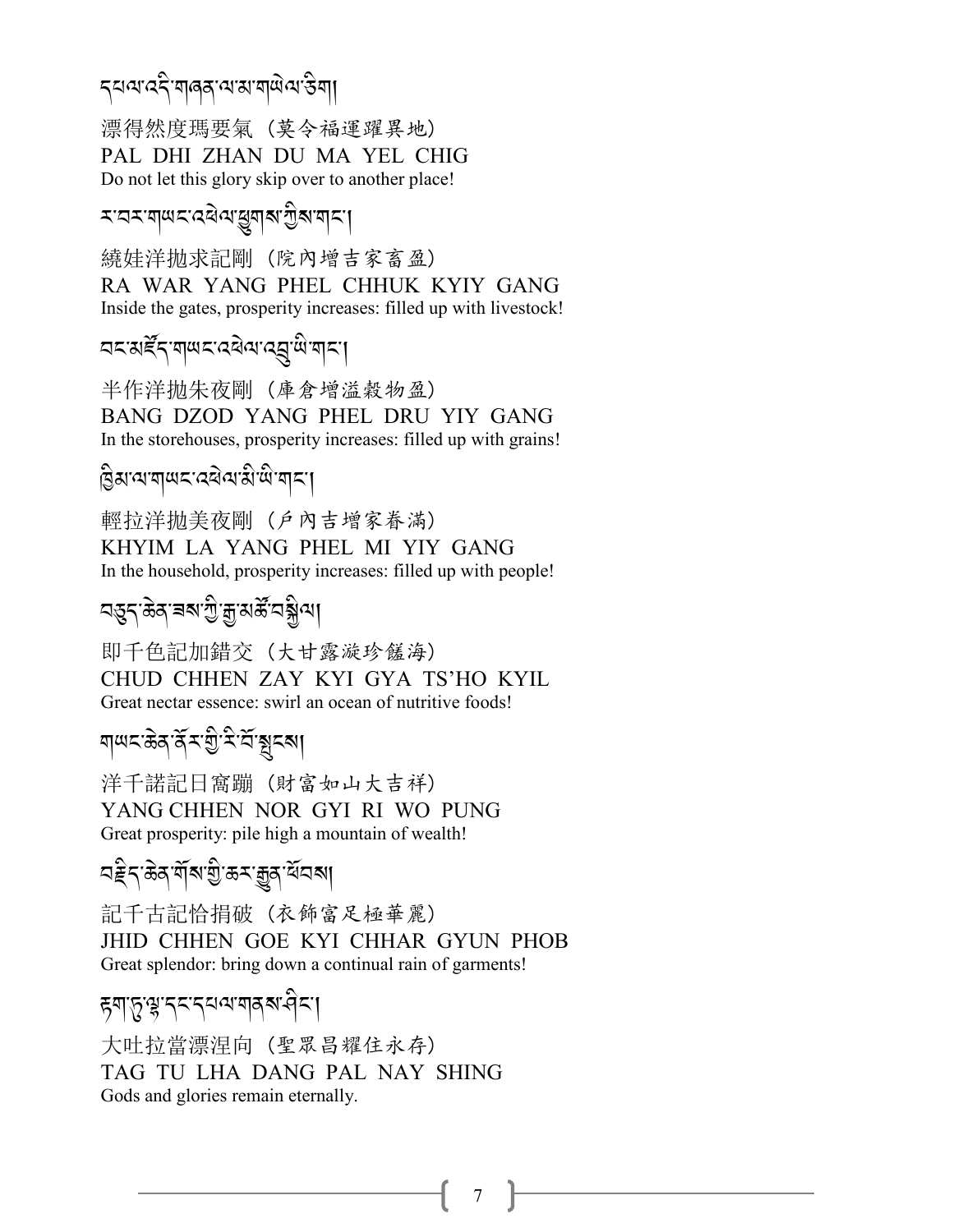#### য়ৢৼয়৻ঽ৾ৼঽৼয়ৼ৻ৼ৴ৼঀ৸ৼ৸৸৸৸৸৸

即美伴作南卡娘 (妙庫廣大如虛空) GYU MAI BANG DZOD NAM KHA NYAM The magical storehouse is as vast as space!

### *दहर सेर राजा दर्नु र रहें बाज़ून हैं बा*

炸美漂作悟住昨(無盡財富臻圓滿) DZAD MED PAL JHOR NGO DRUB TSOL Please grant the siddhis of inexhaustible glory and abundance!

#### ধ্ৰুমাৰামন্ত্ৰেমাঝামন্ত্ৰিমহম্ব্ৰমাৰৰা

求處南看他吐內 (盡虛空遍及十方) CHHOK CHU NAM KHAI THAR THUG NAY From the ends of space throughout the ten directions,

## য়ৢৼৼয়ড়ৼয়ৗৢৼড়ঀৼ৻৻ৼঀ

恰當洋哥幾度爹 (集聚福運精甘露) CHHA DANG YANG GI CHUD DHUE TE is gathered the vital essence of all good fortune and prosperity,

## 

大當住配天拉吞 (融入自身及對境) DHAG DANG DRUB PAI TEN LA THIM which dissolves into me and the supports of accomplishment.

## য়ড়য়ড়ৢ৻য়ড়ড়ৼঢ়ড়৻৸ড়৸

美紐交參任度但(如永勝幢久長存) MI NUB GYAL TS'HEN ZHIN DU TEN May it remain firm like the never-waning victory banner!

# बे नेगब दें हैं सूख रह**या**

美色多傑他不大 (如不壞金剛永存) MI SHIK DORJE TA BUR TAG May it be eternal like the indestructible vajra!

য়<sup>৻</sup>ঽয়ৄৼ<sup>৻</sup>য়ড়ৼ৾ৼৣৼৼয়৾ঀয়৻ঢ়ৢ৻ঽ৾৾৾ৣ৾৽য়

美久用尊任度秋 (恆轉不變如卍字) MI GYUR YUNG DRUNG ZHIN DU KHYIL May it swirl unchanging eternally like the swastik!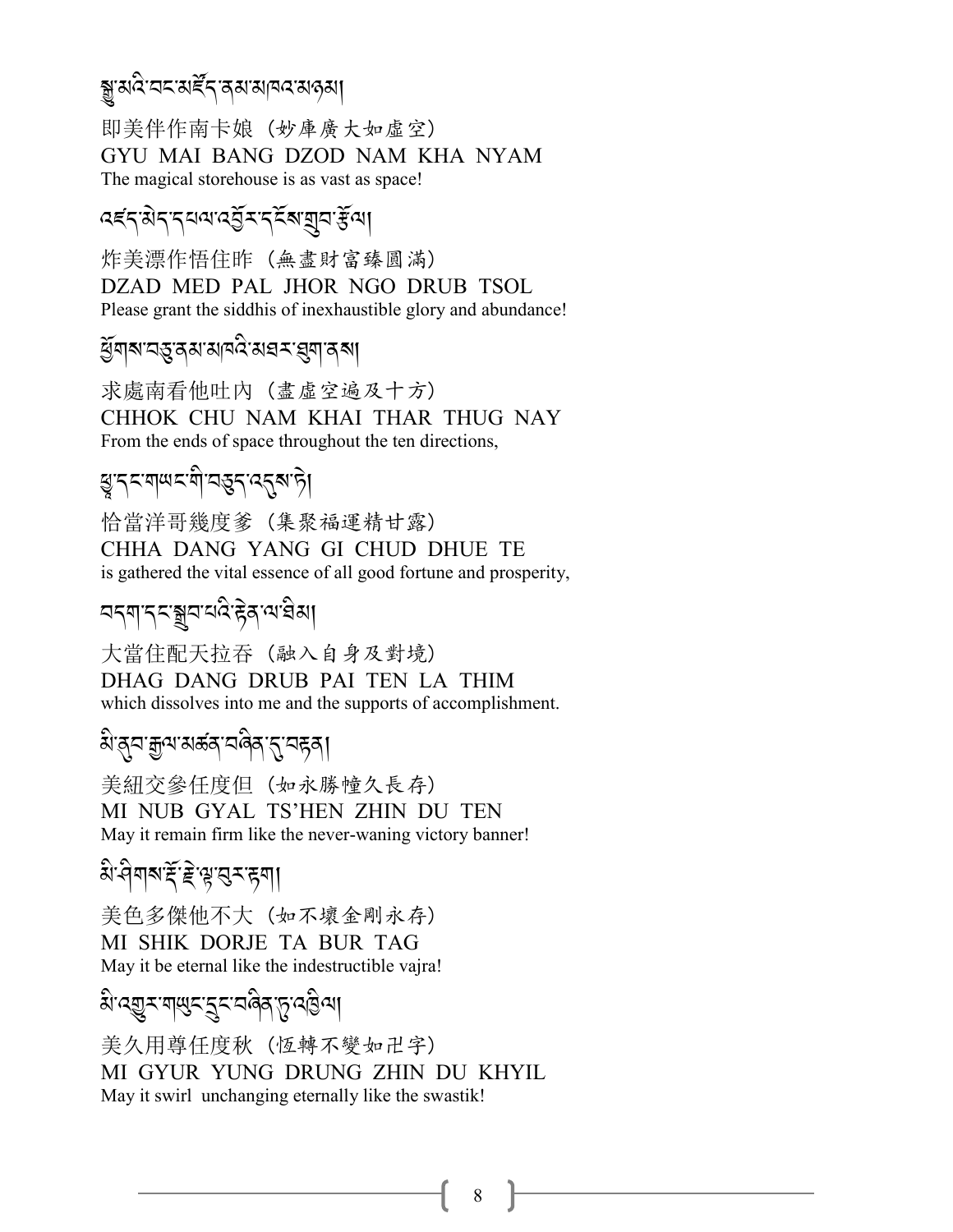#### $\delta$ <sup>-</sup>ব্লু:ঘণ্ড্ৰ-স্প্ৰিশ্ম বিশা .<br>.

尼大任度沙久記 (燦爛光耀如日月) NYI DHA ZHIN DU SAL GYUR CHIG May it shine forth like the sun and moon!

#### <u>ङ्</u>वैद<sup>,</sup>केद,च@ब,र्.श्रेष्र्र्रुङ्ख्या। .<br>. A

春千任度即久記 (綿延遍展如大雲) TRIN CHHEN ZHIN DU GYAY GYUR CHIG May it expand and spread like great clouds!

*:V?-29% -28* A*/-*.*-:1* J*= -*I*<-&* A*\$*,

最生任度拋久記 (願恒盈溢如豐收) DRAY ZANG ZHIN DU PHEL GYUR CHIG May it ever increase like a fine harvest!

## শ**্ৰম্**ধৰ্ম্ৱ উন্নৰ আৰু

剛嘟噴宋錯怕依 (福運悉地皆圓滿) GANG DHOD PHUN SUM TS'HOK PA YI May it enrich all with the siddhis of good fortune and prosperity,

#### ধু:বহরালহার্ড - <mark>প্রিয় প্রা</mark> A

恰當洋哥悟住記 (聚集善財臻圓滿) CHHA DANG YANG GI NGO DRUB GYAY a gathering of excellence, whatever is wished for,

## <sup>2</sup><br>सेद व्हेद देन स्वयं नवान सम्राप्त

依任諾布怕生上 (如如意寶如意樹) YID ZHIN NOR BU PAG SAM SHING like the wish-fulfilling jewel, the wish-granting tree,

মচি<sup>z-</sup>গ্ৰীপ্ৰমানানৰ বিদেশী

貼記半怕生波任 (及其精緻珍寶瓶) TER GYI BUM PA ZANG PO ZHIN and the fine treasure vase,

 $\mathfrak{F}$ <sup>-</sup>নেম্মাঞ্জুন্স্ট্রম্ব্রেন্দ্রামাঞ্জী

氣桑龍記住怕依 (任運自成臻圓滿) CHI SAM LHUN GYIY DRUB PA YI so that all aims and wishes will be spontaneously, effortlessly accomplished!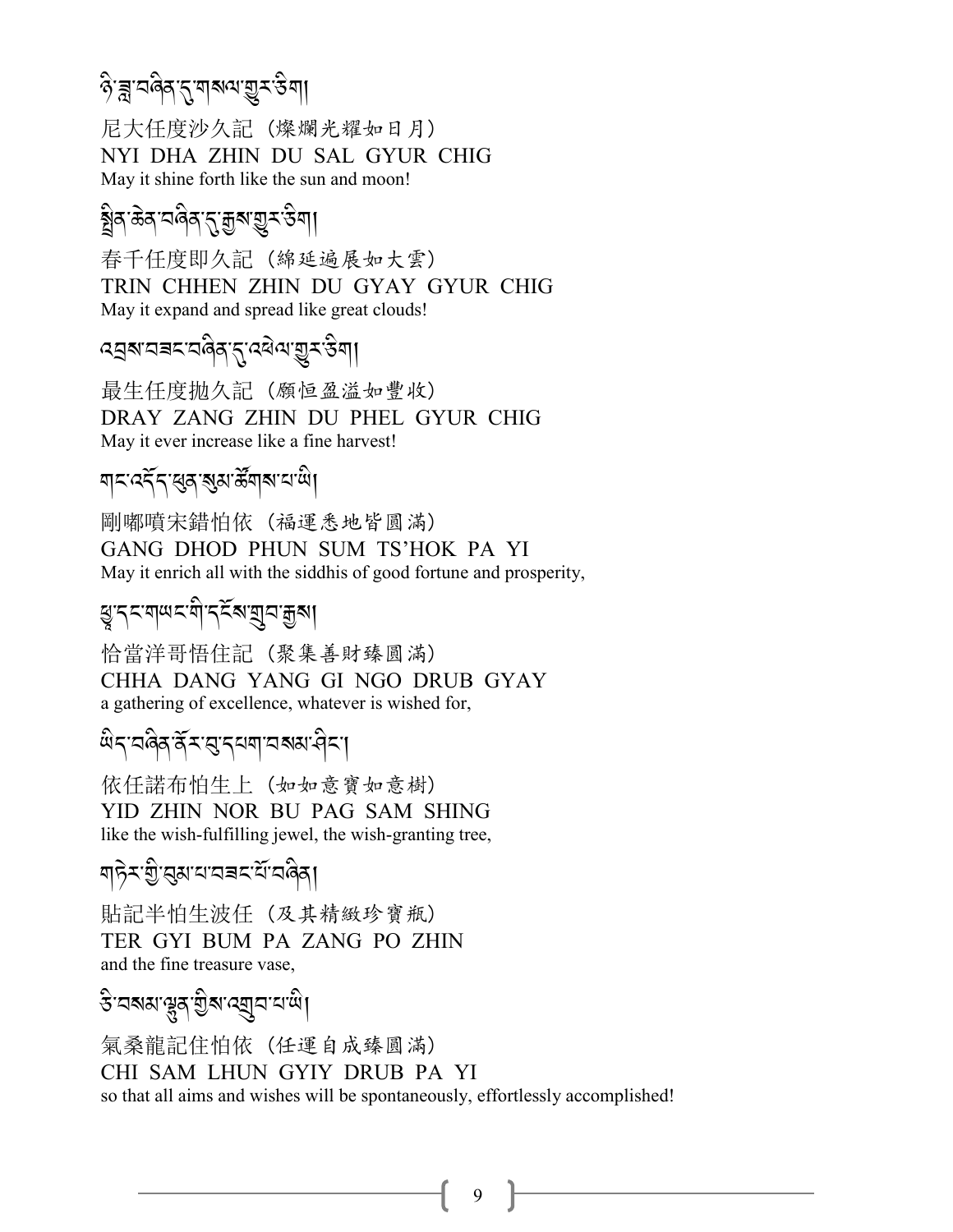### <u> নশ্ৰাধীৰ বাৰ্ত্তি ৰো</u>জন বিদ্ৰুত্তি ৰোজন বিদ্যালয় কৰা

札西爹列殿得作 (慈賜善樂大吉祥) TRA SHI DHE LEK DENG DHIR TZOL Grant at this time the auspiciousness, bliss, and goodness

#### ङ्गा<sub>र्गे</sub>दाद् दुःसार्वेबाया

72 句偈,若唸滿 108 遍 These 72-lines, if recited 108 times,

持誦圓滿即刻 Immediately upon completion,

明見吉兆, You will directly see positive indications

#### |মুন্মান্দৰে'ন্নী'মৰ্ক্ক'মৰ্হক'মুম'মৰ্ষ্কিন'|

吉祥如意所勾召

Of good fortune and prosperity being summoned forth.

মনজুৰ প্ৰায়ীৰ প্ৰত্যাগ্ৰা বিষ্ণা প্ৰস্থা পৰি আৰু বিষ্টা বিৰ্থা কৰি প্ৰকাৰ পৰি বিৰিষ্টা পৰি প্ৰায় বিৰ্যালয় ব

于吉祥日火猴年五月廿五日,於無死甘泉州,文殊喜金剛由心湖中升起此讚頌,三昧耶! 善哉 ! 一切吉祥!

In the excellent date of the twenty-fifth day of the fifth month of the fire monkey year, at Chime Chogdrup Ling, Jampal Gyey Pa Dorje brought this glory forth from the lake of his mind. Samaya ! Gya ! I-thi 1 GE-O ! Mangalam !

> ৩৩। বর্ষুন যামানবিবি মইমাক্কুন বৰ্ত্তবাৰণ 禮讚:本基的妙莊

Praises: "Beautiful Ornament for the Basic Ground"

ষ্য মজ্যই ইমব্য নেতা বিদ্বোধন কৰা

沙依寧波住困借素珍 (地藏菩薩攝眾生) 所 !

SVA SA YI NYING PO DRO KUN JEY SU DZIN

SVA! Khsitigarbha, who holds all beings in his card,

### য়য়ঢ়ঀৗড়৻য়ৼ৻ৼয়৸ৼ৻ড়৻৸৻৸৸৸

沙熱任度南忙雲但抛(如大地恒增聖德) SA ZHI ZHIN DU NAM MANG YON TEN PHEL like the universal ground upon which all noble qualities increase,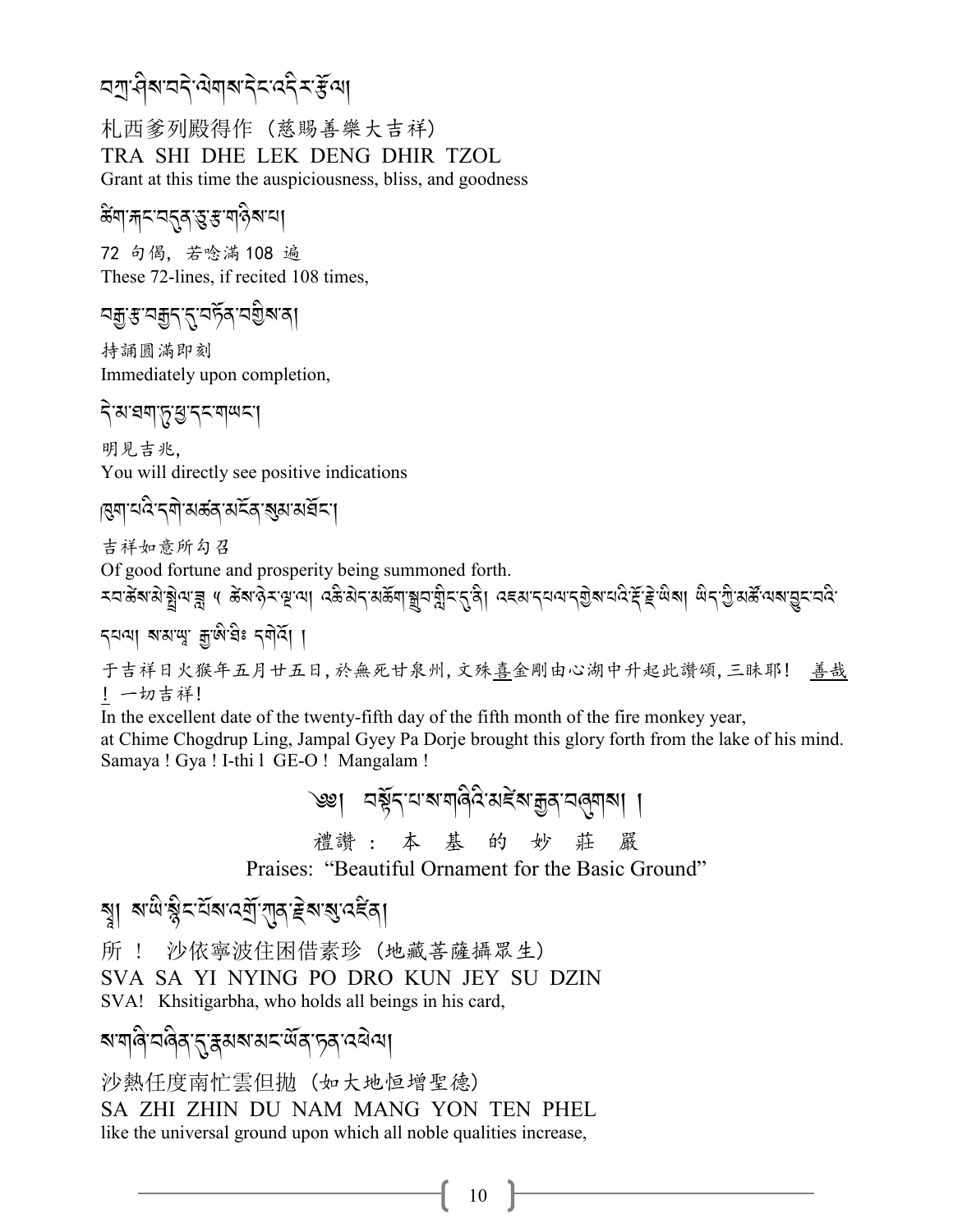#### য়য়য়য়ৼৗয়ৼড়৻ৼ৻ড়ঀৼ৻ড়৻ৼ৻ড়৻

沙頌日孔易升諾布粗 (如如意寶滿眾願) SA SUM RE KONG YID ZHIN NOR BUI TSUL like a wish-fulfilling jewel, fulfilling the hopes of all beings in the three worlds,

#### য়ৼৼড়ৢৼৼৼৼঀয়ড়ৄয়৻ঀৣৼ৻৸৻য়য়৸ৼৼ৻৸ৼ৸ৼ

沙去王秋確拉恰擦吐 (禮讚十地大威王) SA CHUI WANG CHHUG KHYOD LA CHHAG TSAL TOD powerful lord on the tenth bhumi, to you I prostrate and offer praise!

### য়ঀ৶৶ৼ৻ৼ৾ঀৼৗ৸৻৸ৼ৻ড়৻৸

沙涅沙建交為沙拉古 (領眾成就圓滿佛) SA NAY SAR DREN GYAL WAI SA LA GOD You lead beings along the bodhisattva bhumis, placing them at the stage of buddhahood, the level of the Victorious Ones.

### য়ৼঽৼ*ৼৣ*৾য়৶৻<u>৻ঽ৻য়ৣয়৸ড়ঀ৻ৼ</u>৻৻

沙句這門落吐見抛讓(地精嚴增作物成) SA CHUD TZA MEN LO THOG GYAN PHEL ZHING The earth's vital essence, as elixir for the grasses, increases the ornament of the crops.

### สเวริสมมราวฐั*ร*าวสานักสาวๆราววิ

沙地南夢作窩永孔為 (圓滿財富豐盛盈) SA DI NAM MANG JOR WAY YONG KONG WAI Goddess of the earth, who completely fills this earth with great abundance,

#### য়ড়ৢ৻ৠয়ড়ৄঀৣঀৣৼ৻ড়৻য়য়ঀ৻ড়ড়৻৸ড়৻য়

沙依拉抄確拉恰擦朵 (禮讚地藏王菩薩) SA YI LHA CHHOG KHYOD LA CHHA TSAL TOD to you I prostrate and offer praise !

#### য়৸য়য়ৼৼৼঀয়ৗৼঀৼ৻৸ৼ৻ৼ৻ৼ৻ৼ৻৸৸৸৸

半生怕桑仙當作殿珍 (妙雲寶瓶如意樹) BUM ZANG PAG SAM SHING DANG DZOK DEN TRIN Like a noble vase, a wish fulfilling tree, perfectly abundant clouds,

## ॱॺॸॣॸॱ<del>ॾ</del>ऀऀ॓ढ़ॱॺॖॖॐॕॾऀॱॺढ़ॆॺॱॺ∣ॸॱॺऀऻॺॱॺॖॎॕॸऻ

度折秋錯記任剛給確(神妙甘露水之湖) DUD TZII CHHU TSO JI ZHIN GANG GIY KHYOD and a lake of ambrosia-water,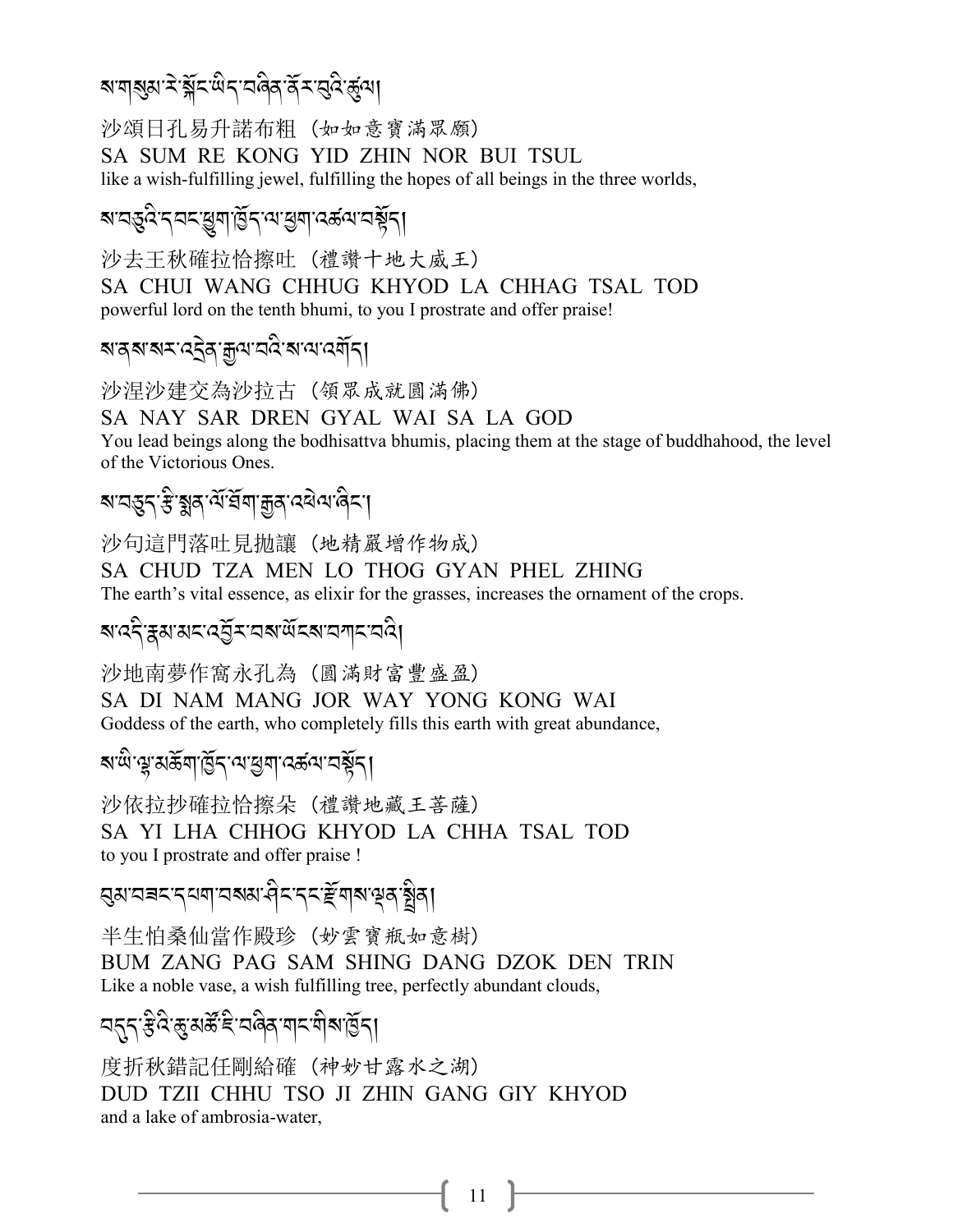#### **इक्**ष्पदेखद्यव्यह्यवेषाराज्ञक्षया

站怕爹拉漂度列涅怕 (僅憶即住善輝煌) DREN PA DE LA PAL DU LEG NAY PA whoever thinks of you, remains in goodness and glory.

## য়৸৶*৾*ৼ৻ৼৢৼ৸ৼ৻৸৻ড়৸ড়য়ৼঢ়৻ঢ়৻ড়৸ৼঢ়৻৸

吐界得尼確拉恰擦朵 (頂禮讚頌大悲尊) THUK JEI DAG NYID KHYOD LA CHHAG TSAL TOD Embodiment of compassion, to you I prostrate and offer praise!

#### ≍ঘ ব্রুমন শ্রম ঘতন শ্রুন ঘত্ত মুখ্য দ্র প্রভূত্র।

讓江色借交為雲天確(諸佛菩薩至聖德) RAB JAM SAY CHAY GYAL WAI YON TEN CHHOG The supreme noble quality of the entire vast array of the Victorious Ones and their heirs,

### वयःसावदःसङ्दैनः गुःसददः यदवा छिन् भाङ्गयासु।

南卡作記啊大確氣菩 (唯本虛空藏至尊) NAM KHA DZOD KYI NGA DAG KHYOD CHIG PU you alone, sovereign lord of the treasury of space

#### য়৾৸য়৶ৼৼঢ়৸য়য়ৼ৸ৼ৸ৼ৸ৼ৸ৼ৸

交色粗吉他也讓南素 (化現佛子遊刹土) GYAL SAY TSUL GYIY T'HA YAY ZHING NAM SU manifesting in the manner of a bodhisattva son of the Victorious Ones,

### য়ৢ৾৵য়ঽ৾য়ৼ৻৴য়য়য়ৼ৻৸য়৾ৼৢৼ৻৸ৼ৻৴য়

交偉擇怕他得重拉嘟(普行無盡佛事業) GYAL WAI DZED PA T'HA DAG JONG LA DUD you constantly shower the infinite fields with infinite enlightened deeds of the Victorious Ones.

## *ॸ*य़ॺॱऄॸॱ<sup>ॶ</sup>ॕॷॎॱफ़ॺॱऄॕॖॸॱख़ऀढ़ॱख़ॕॸॱॿॆॸॱॹॖऀॺ

怕美雲天諾布噢些記(無量德寶放光輝) PAG MED YON TEN NOR BU OZER HYIY Light rays from your jewel of boundless enlightened qualities

## ৡয়য়য়ঽড়ঢ়ৼঢ়ড়য়য়ড়ড়৻ড়৸ড়ড়ড়

尼美古怕他得淡度内 (普照濁世滅窮困) NYIK MALGUD PA THA DAG TAN DU NYIL permanently eradicate all poverty and destitution of the degenerate age.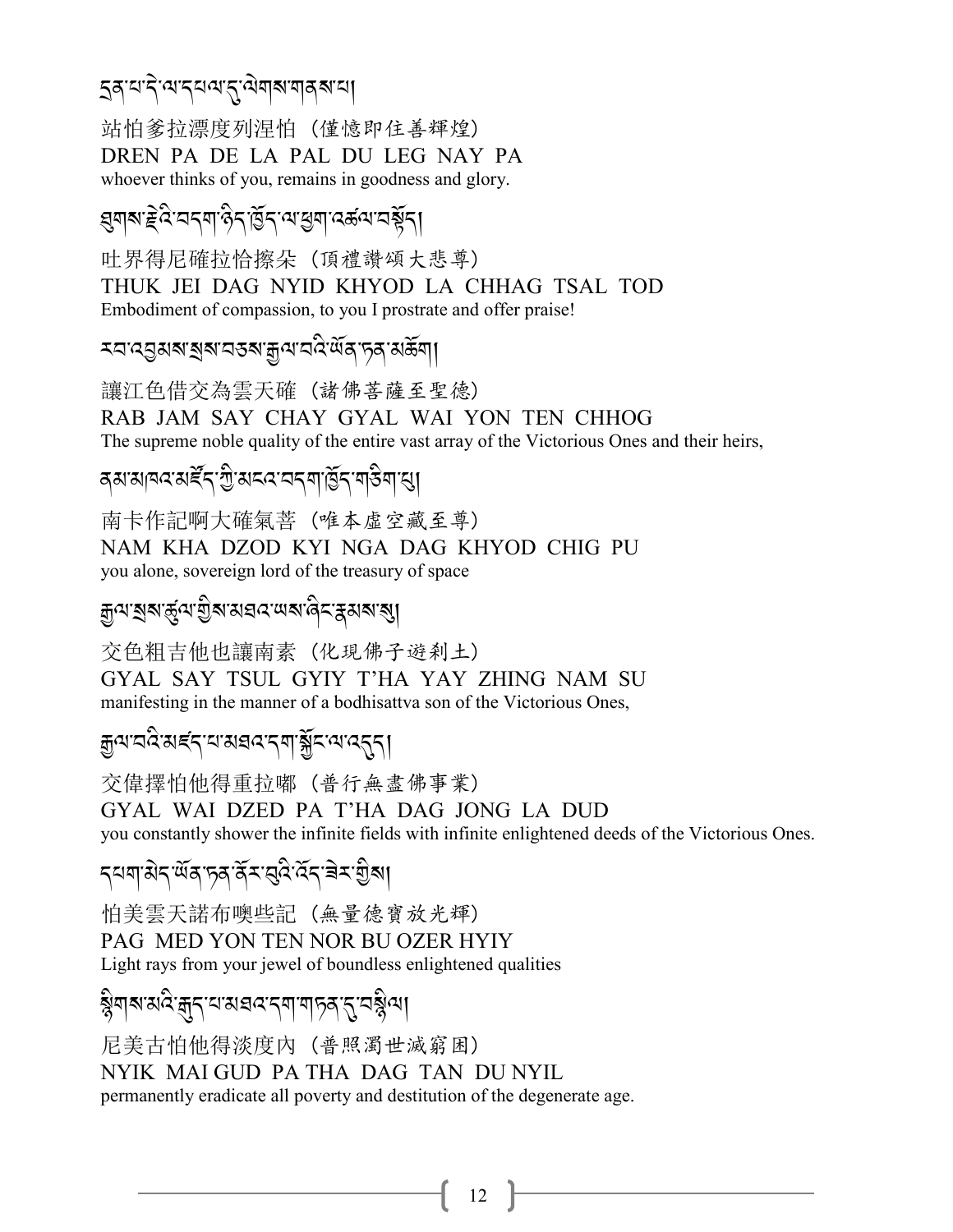#### ধ্ৰৰ্স্কীৰ্মস্থাৱৰ্দ্বি, <mark>প্ৰস্ৰাৱী</mark> বিদ্যালয়ৰ স্থা J

噴錯爹日漂氣暖拖為 (威光圓成四圓滿) PHUN TSOK DE ZHII PAL GYIY NGON T'HO WAI August with the glory of the perfection of the Four Classes,

# ক্লবম্প্ৰক ব্ৰাৱ্য স্মৰ্ক ব্ৰাৱ্য <mark>প্ৰক</mark>ান কৰি দিয়ে বি

拉千村列咋拉恰擦朵 (禮讚廣大諸佛行) LAB CHHEN T'HRIN LAY DZED LA CHHAG TS'HAL TOD to the one who enacts profound and powerful enlightened activities, I prostrate and offer praise !

*:)3-.L%?-: )* A*\$-g /-. 2% -*K*\$-*!*/-*+*-29%-*, .<br>.

江洋記天王求孔度宋 (文殊觀音及普賢) JAM YANG JIG TEN WANG CHHUG KUN TU ZANG Manjushri, Lokeshvara, Samantabhadra,

ম'ব্ৰম'ন'ৰ্মল<sub>ম'ৰ্মী</sub>ন'ৰ ৰামৰ'ন্নৰ'মৰ্ক্তনা

瑪盼怕熟交色仙怕錯 (米滂佛子聖菩薩) MA PHAM PA SOG GYAL SAY SEM PA CHHOG Maphampa and other bodhisattva heirs of the Victorious Ones,

ह्रुअ:अद्रःयङ्गव्यःयऊ्त्रं अद्र्<sub>य</sub> अर्.-अक्टूब्यः अर्.<br>इ.

南夢靠巴錯講所他配 (即使祈供無量劫) NAM MANG KAL BAR CHHOD CHING SOL TAB PAY by making offerings and supplications to you over many eons,

## ৰ্দ্ভিন'ম্ভিন'ৰ্ডম'হৰ'মৰ্ম'<sup>হ',</sup> ৰেইঁন'ক্কমৰ্ম

切決亦藏站怕日多南 (不如剎那思念尊) KHYOD CHIG YUD TZAM DRAN PA RE DOD NAM better, just by thinking of you even for a moment,

*;* A*.-28* A*/-l*R*=-=-H.-0<- :1\$?-8* J*?-*?,

易任周拉恰怕拍些素 (圓滿吾願勝能者) YID ZHIN TZOL LA KHYED PAR PHAG ZHEY SU you bestow whatever we wish for. O Supreme Able One,

ক্ৰুণ বৰ বছৰ সমাপ্ৰ সম্ভিত্ত সম্ভিত্তি

交為額怕交色吐窩邱 (佛讚菩薩勝能者) GYAL WAY NGAK PA GYAL SAY T'HU WO CHHOG the Buddha's heir who was praised by the Victorious Ones as a "a superior one,"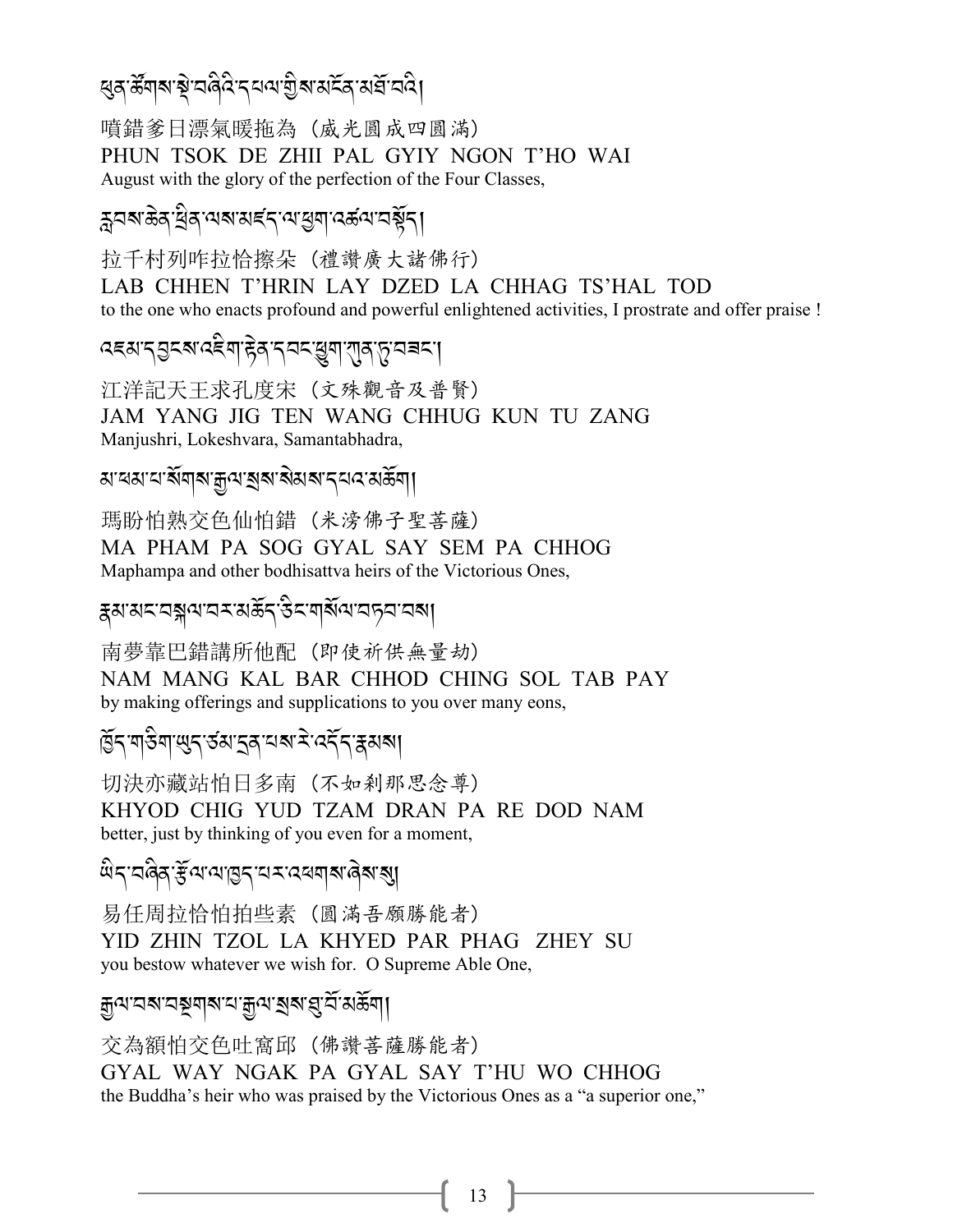# ক্স<sub>না</sub> প্ৰস্কাৰ স্পৰ্ক স্পৰ্ক স্পৰ্ক স্পৰ্ক স্পৰ্ক স্পৰ্ক স্পৰ্ক স্পৰ্ক স্পৰ্ক স্পৰ্ক স্পৰ্ক স্পৰ্ক স্পৰ্ক স্পৰ্ক<br>প্ৰশ

交娃南當夜美確朵配 (讚尊猶比與諸佛) GYAL WA NAM DANG YER MED KHYED TOD PAY by praising you who is inseparable from all the Victorious Ones,

# বব্দা মাই বৰ্বব্ৰব্যৰ স্বৰ মৰা মিলা স্কুৰা মৰ্হব্

打拉吉多漂南利周作 (慈賜福德滿心願) DAG LA JI DHOD PAL NAM LEK TZOL DZOD please grant the excellence and glories of whatever I desire.

ৰ'মাৰ্শ্বম'ৰ্মইৰ'ব্ৰ'ৰ'ৰ ষ্টুনৰ'ক্ট্ৰব'উন'| .<br>.<br>. A The contract of the contract of the contract of the contract of the contract of the contract of the contract of the contract of the contract of the contract of the contract of the contract of the contract of the contract

沙送周低地配拖尼江 (願三界眾皆具信) SA SUM DRO DIY DED PAI TOP NYED CHING May these beings of the three levels of existence find the power of faith

## ৰ'<sup>ঐ'</sup>ন্নন'ধ্ৰুণ'ট্ৰন'ট্ৰ'ৰ ইৰ'ৰ্'ৰ্<sup>হ</sup>ৰ|

沙依王求確吉結素珍 (地自在王祈攝授) SA YI WANG CHHUG KHYED KYIY JEY SU DZIN and be looked after by you, powerful lord of the awakened state!

ৰ'নম্ভব'ৰ্ব'ৰ'ৰ'ৰাষ্ট্ৰব'ৰ্ব'ৰৰ'ভিন| J J

沙句漂拋沙殿爹為恰 (福慶盈溢地祥樂) SA CHUD PAL PHEL SA TENG DE WAY KHYAB May the glories and vital essence of the land increase, and may the earth be permeated with bliss.

#### *ৰ*াৰ্যৰ মান্ত্ৰীৰ স্বাপ্ৰদ্বী সম্পৰ্কী সম্পৰ্কী সম্পৰ্কী সম্পৰ্কী সম্পৰ্কী সম্পৰ্কী সম্পৰ্কী সম্পৰ্কী সম্পৰ্কী

沙涅沙尊沙秋住怕修 (五道十地圓成佛) SA NAY SAR DROD SA CHHOG DRUB PAR SHOG Traversing the bodhisattva bhumis, may we accomplish the supreme bhumi, buddhahood!

\$৯'&য়ঌ'য়ৢ'নত৲ম'নীৰ'দ্ৰম'নক্ৰীয়াৰ সম্ভাৱীৰ দেৱীৰ সম্ভাৱিত কৰি বিদ্যালয় সম্ভাৱীৰ সম্ভাৱী সম্ভাৱীৰ সম্ভাৱীৰ সম্ A<br>A A

 $\widetilde{\alpha}$ হি:স্ক্ৰিয়ামান্সিন্দ্ৰ বিশ্ৰম

此八句偈,如同八吉祥,於火馬年吉祥轉輪月,米滂文殊喜吉巴寫下增吉祥.

*These eight stanzas, numbered the same as the eight auspicious substances, were set down here by Mipham Jampal Gyeypa in the fire horse year on the wheel day of auspicious birth. Geleg Phel! May virtue and goodness prevail !*